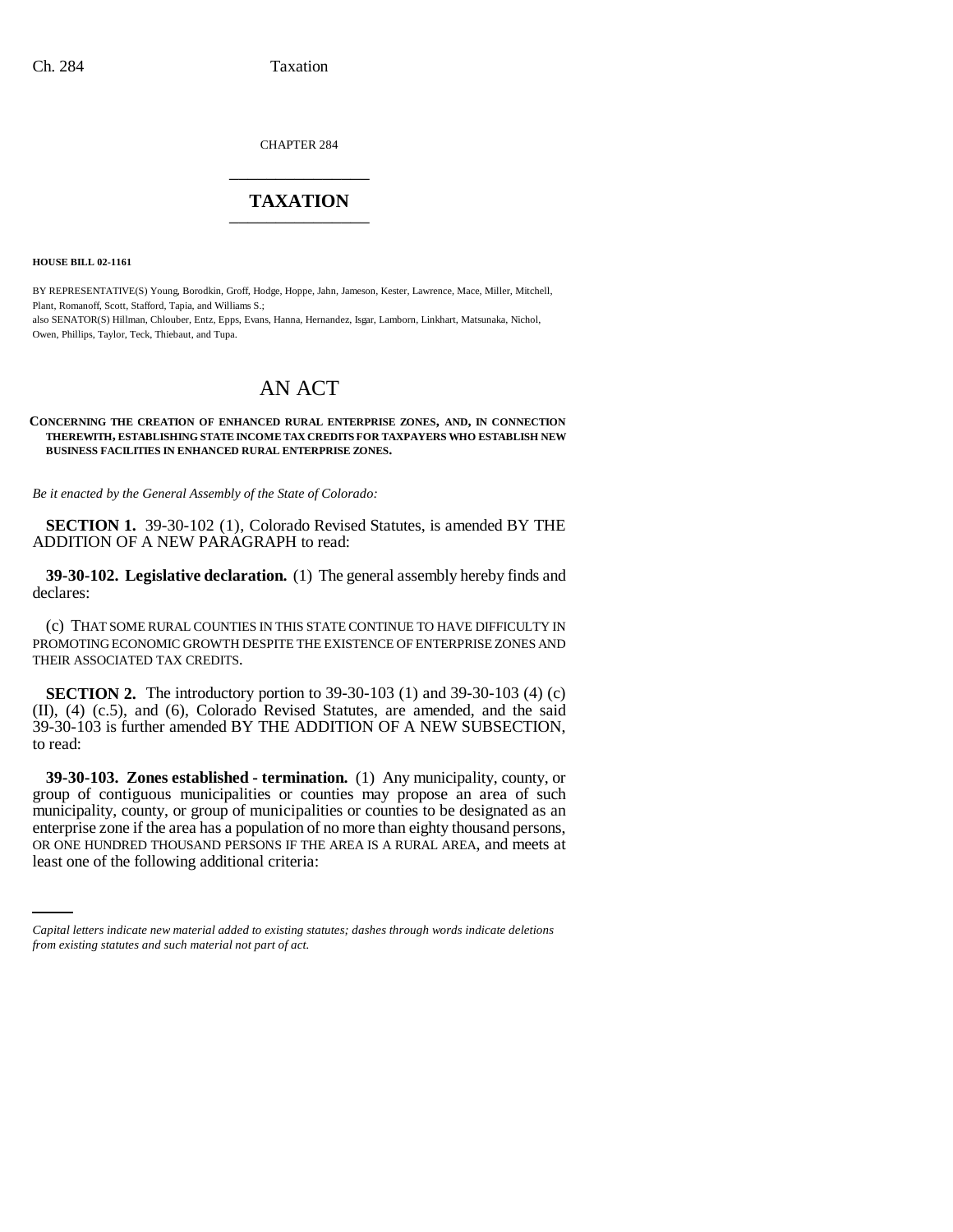Taxation Ch. 284

(1.5) AS USED IN THIS SECTION, "RURAL AREA" MEANS:

(a) A COUNTY WITH A POPULATION OF LESS THAN FIFTY THOUSAND PEOPLE, ACCORDING TO THE MOST RECENTLY AVAILABLE POPULATION STATISTICS OF THE UNITED STATES BUREAU OF THE CENSUS;

(b) A MUNICIPALITY WITH A POPULATION OF LESS THAN FIFTY THOUSAND PEOPLE, ACCORDING TO THE MOST RECENTLY AVAILABLE POPULATION STATISTICS OF THE UNITED STATES BUREAU OF THE CENSUS, THAT IS LOCATED TEN MILES OR MORE FROM A MUNICIPALITY WITH A POPULATION OF MORE THAN FIFTY THOUSAND PEOPLE; OR

(c) THE UNINCORPORATED PART OF A COUNTY LOCATED TEN MILES OR MORE FROM A MUNICIPALITY WITH A POPULATION OF MORE THAN FIFTY THOUSAND PEOPLE, ACCORDING TO THE MOST RECENTLY AVAILABLE POPULATION STATISTICS OF THE UNITED STATES BUREAU OF THE CENSUS.

(4) (c) (II) The state auditor shall submit a report to the governor and the general assembly at a frequency to be established by the state auditor and the legislative audit committee, but in no event less than once every five years, evaluating the implementation of the program and its effect on the employment, unemployment rate, investment, overall growth rate, economic diversity, and per capita income in each enterprise zone AND ENHANCED RURAL ENTERPRISE ZONE or county containing an enterprise zone OR ENHANCED RURAL ENTERPRISE ZONE, evaluating the effectiveness of each zone in achieving its measurable objectives, making recommendations for statutory changes, if any, and including any other information requested by the governor or the general assembly. The evaluation shall be based upon objective verifiable data submitted by the zone administrators and maintained by the department of local affairs, local governments, and zone administrators and shall include information concerning the amounts of tax credits claimed and allowed under the enterprise zone program. For purposes of preparing the report required by this paragraph (c), the state auditor shall have access to all records and documents applicable to the enterprise zone program, whether maintained by the department of local affairs, local governments, or enterprise zone administrators.

(c.5) Companies claiming enterprise zone credits shall provide information reasonably required by zone administrators and the executive director of the department of local affairs to evaluate the effectiveness of each zone in accomplishing the measurable economic development objectives to be achieved in the zone. SUCH INFORMATION SHALL BE CONSIDERED PUBLIC RECORDS AS DEFINED IN SECTION 24-72-202 (6),C.R.S., SHALL BE PRESERVED FOR AT LEAST FIVE YEARS BY THE ZONE ADMINISTRATOR WHO COLLECTED THE INFORMATION, WHO SHALL BE THE CUSTODIAN OF SUCH INFORMATION, AND SHALL BE MADE AVAILABLE BY THE ZONE ADMINISTRATOR FOR INSPECTION BY ANY PERSON AT REASONABLE TIMES. NOTHING IN THIS PARAGRAPH (c.5) SHALL BE CONSTRUED TO REQUIRE THE DISCLOSURE TO THE PUBLIC OF ANY INFORMATION THAT REVEALS THE AMOUNT OF COMPENSATION PAID TO ANY INDIVIDUAL EMPLOYEE OF A COMPANY, ANY COLORADO INCOME TAX RETURN, OR ANY INFORMATION REGARDING EXPENDITURES ON RESEARCH AND DEVELOPMENT.

(6) When the termination of an enterprise zone or portion of an enterprise zone would prevent a taxpayer from qualifying for tax benefits under this article and the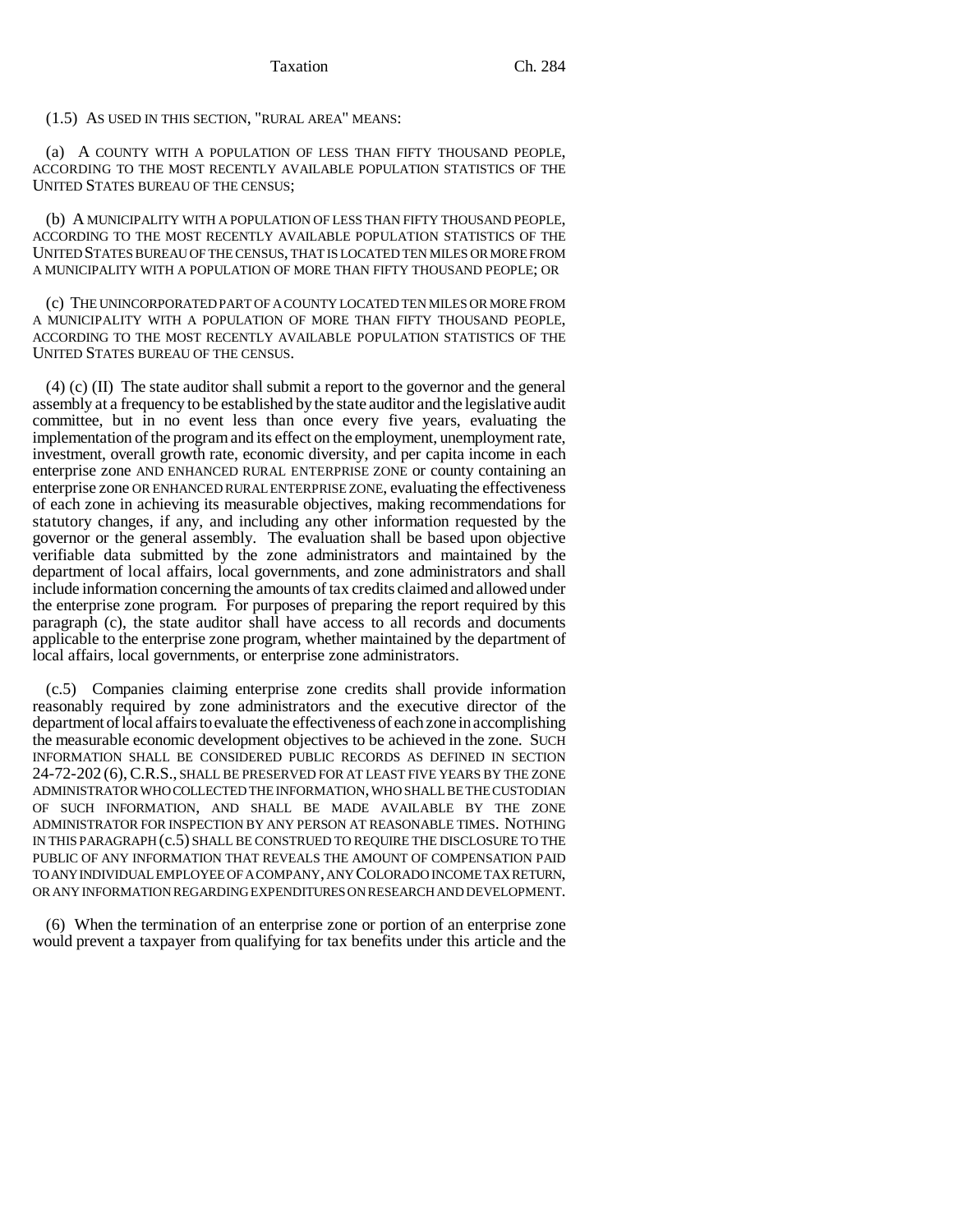taxpayer can identify job creation or capital expansion activities that were planned prior to the termination announcement and that would have otherwise entitled the taxpayer to claim tax benefits under section 39-30-103.5, 39-30-104, or 39-30-105, the enterprise zone administrator and the taxpayer shall jointly certify the circumstances and detailed plan information prior to the effective date of the termination ABOUT SUCH PLANNED ACTIVITIES. A TAXPAYER WHO FILES such certification may be filed with the taxpayer's state income tax return to extend the period within which the taxpayer may claim such tax benefits OTHERWISE ACTUALLY EARNED UP TO THE LIMITS OF SUCH CERTIFIED INFORMATION FOR A PERIOD not to exceed the five tax years following the year of the termination, and the amount of each benefit that the taxpayer may claim during the extension period, based on the plan information filed with the tax return IN WHICH THE ENTERPRISE ZONE OR PORTION OF AN ENTERPRISE ZONE WAS TERMINATED. It is the intent of this subsection (6) only to permit taxpayers to claim tax benefits on which they demonstrably relied in making business planning decisions, and, except as specifically provided in this subsection (6), nothing in this subsection (6) shall be construed to authorize the commission or any enterprise zone administrator to grant tax benefits that have been repealed by the general assembly or to grant tax benefits in excess of the limits established by law.

**SECTION 3.** Article 30 of title 39, Colorado Revised Statutes, is amended BY THE ADDITION OF A NEW SECTION to read:

**39-30-103.2. Enhanced rural enterprise zones - criteria - termination.** (1) THE PORTION OF ANY COUNTY WITHIN AN ENTERPRISE ZONE DESIGNATED PURSUANT TO SECTION 39-30-103 SHALL BE DESIGNATED AS AN ENHANCED RURAL ENTERPRISE ZONE IF THE COUNTY THAT CONTAINS THE AREA TO BE SO DESIGNATED MEETS TWO OR MORE OF THE FOLLOWING CRITERIA:

(a) THE COUNTY HAS AN UNEMPLOYMENT RATE AT LEAST FIFTY PERCENT ABOVE THE STATE AVERAGE UNEMPLOYMENT RATE FOR THE MOST RECENT PERIOD OF TWELVE CONSECUTIVE MONTHS FOR WHICH DATA ARE AVAILABLE FROM THE DEPARTMENT OF LABOR AND EMPLOYMENT;

(b) THE COUNTY HAS A POPULATION GROWTH RATE LESS THAN TWENTY-FIVE PERCENT OF THE STATE AVERAGE POPULATION GROWTH RATE FOR THE MOST RECENT FIVE-YEAR PERIOD FOR WHICH DATA ARE AVAILABLE FROM THE UNITED STATES CENSUS BUREAU OR THE DEPARTMENT OF LOCAL AFFAIRS, OR IF SUCH DATA ARE NOT AVAILABLE FOR ANY FIVE-YEAR PERIOD, FOR THE MOST RECENT PERIOD OF NOT LESS THAN FIVE NOR MORE THAN TEN YEARS FOR WHICH SUCH DATA ARE AVAILABLE;

(c) THE AVERAGE PER CAPITA INCOME IN THE COUNTY IS LESS THAN SEVENTY-FIVE PERCENT OF THE STATE AVERAGE PER CAPITA INCOME FOR THE MOST RECENT PERIOD FOR WHICH DATA ARE AVAILABLE FROM THE UNITED STATES CENSUS BUREAU OR THE DEPARTMENT OF LOCAL AFFAIRS;

(d) THE TOTAL ASSESSED VALUE OF ALL NONRESIDENTIAL PROPERTY WITHIN THE COUNTY RANKS IN THE LOWER ONE-HALF OF ALL COUNTIES BASED ON THE TOTAL VALUE OF NONRESIDENTIAL PROPERTY FOR THE MOST RECENT YEAR FOR WHICH SUCH DATA ARE AVAILABLE FROM THE DEPARTMENT OF LOCAL AFFAIRS;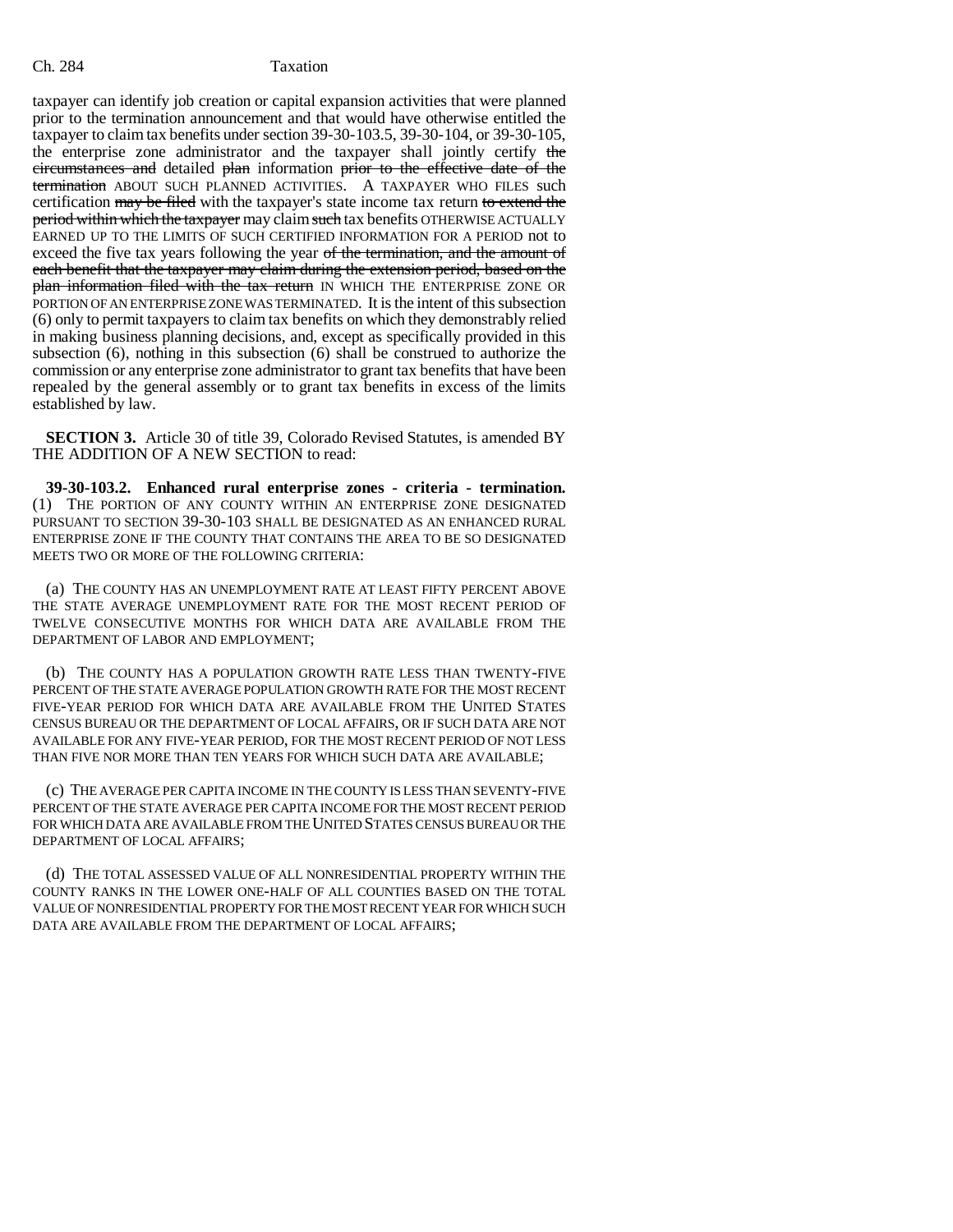(e) THE COUNTY HAS A POPULATION OF FIVE THOUSAND OR LESS AS ESTIMATED BY THE DEPARTMENT OF LOCAL AFFAIRS.

(2) BY DECEMBER 1, 2002, AND EVERY TWO YEARS THEREAFTER, THE EXECUTIVE DIRECTOR OF THE DEPARTMENT OF LOCAL AFFAIRS SHALL DETERMINE WHETHER EACH COUNTY MEETS TWO OR MORE OF THE CRITERIA SPECIFIED IN SUBSECTION (1) OF THIS SECTION. SUCH DETERMINATION SHALL BE BASED ON THE MOST RECENT STATISTICS AVAILABLE TO THE STATE DEMOGRAPHER APPOINTED BY THE EXECUTIVE DIRECTOR. THE EXECUTIVE DIRECTOR SHALL PROVIDE TO EACH ENTERPRISE ZONE ADMINISTRATOR AND TO THE BOARD OF COUNTY COMMISSIONERS OF EACH ELIGIBLE COUNTY A LIST OF THE COUNTIES THAT MEET TWO OR MORE OF THE CRITERIA SPECIFIED IN SUBSECTION (1) OF THIS SECTION.

(3) IF A COUNTY CONTAINING A PREVIOUSLY DESIGNATED ENHANCED RURAL ENTERPRISE ZONE DOES NOT APPEAR ON THE BIENNIAL LIST OF ELIGIBLE COUNTIES PROVIDED BY THE EXECUTIVE DIRECTOR OF THE DEPARTMENT OF LOCAL AFFAIRS, THE ENTERPRISE ZONE WITHIN SUCH COUNTY SHALL BE TERMINATED AS AN ENHANCED RURAL ENTERPRISE ZONE AS OF JANUARY 1 FOLLOWING THE ISSUANCE OF SUCH LIST. IF THE COUNTY APPEARS AGAIN ON A SUBSEQUENT LIST OF ELIGIBLE COUNTIES, THE PORTION OF THE COUNTY WITHIN AN ENTERPRISE ZONE SHALL BE DESIGNATED AS AN ENHANCED RURAL ENTERPRISE ZONE.

(4) THE TERMINATION OF AN ENHANCED RURAL ENTERPRISE ZONE SHALL NOT RESTRICT, CURTAIL, TERMINATE, OR OTHERWISE CUT OFF ANY TAX CREDITS THAT WERE EARNED BY ANY TAXPAYER BASED ON TRANSACTIONS COMPLETED WHILE A COUNTY WAS DESIGNATED AS AN ENHANCED RURAL ENTERPRISE ZONE. IN ADDITION, THE EXECUTIVE DIRECTOR SHALL ESTABLISH PROCEDURES FOR RECOGNIZING AND ALLOWING CREDITS TO TAXPAYERS WHO HAVE TAKEN ACTIONS IN RELIANCE ON AGREEMENTS REACHED WITH ENHANCED RURAL ENTERPRISE ZONE ADMINISTRATORS OR LOCAL GOVERNMENTS FOR LONG-TERM INVESTMENTS.

(5) IF THE TERMINATION OF AN ENHANCED RURAL ENTERPRISE ZONE WOULD PREVENT A TAXPAYER FROM QUALIFYING FOR TAX BENEFITS UNDER THIS ARTICLE AND THE TAXPAYER CAN IDENTIFY JOB CREATION OR CAPITAL EXPANSION ACTIVITIES THAT WERE PLANNED BEFORE THE EXECUTIVE DIRECTOR OF THE DEPARTMENT OF LOCAL AFFAIRS ISSUED THE LIST OF ELIGIBLE COUNTIES AND THAT WOULD HAVE OTHERWISE ENTITLED THE TAXPAYER TO CLAIM TAX BENEFITS UNDER SECTION 39-30-105, THE ENTERPRISE ZONE ADMINISTRATOR AND THE TAXPAYER SHALL JOINTLY CERTIFY DETAILED INFORMATION ABOUT SUCH PLANNED ACTIVITIES. A TAXPAYER WHO FILES SUCH CERTIFICATION WITH THE TAXPAYER'S STATE INCOME TAX RETURN MAY CLAIM TAX BENEFITS OTHERWISE ACTUALLY EARNED UP TO THE LIMITS OF SUCH CERTIFIED INFORMATION FOR A PERIOD NOT TO EXCEED THE FIVE TAX YEARS FOLLOWING THE YEAR IN WHICH THE ENHANCED RURAL ENTERPRISE ZONE WAS TERMINATED. IT IS THE INTENT OF THIS SUBSECTION (5) TO PERMIT TAXPAYERS TO CLAIM ONLY THOSE TAX BENEFITS ON WHICH THEY DEMONSTRABLY RELIED IN MAKING BUSINESS PLANNING DECISIONS, AND, EXCEPT AS SPECIFICALLY PROVIDED IN THIS SUBSECTION (5), NOTHING IN THIS SUBSECTION (5) SHALL BE CONSTRUED TO AUTHORIZE ANY ENTERPRISE ZONE ADMINISTRATOR TO GRANT TAX BENEFITS THAT HAVE BEEN REPEALED BY LAW OR TO GRANT TAX BENEFITS IN EXCESS OF THE LIMITS ESTABLISHED BY LAW.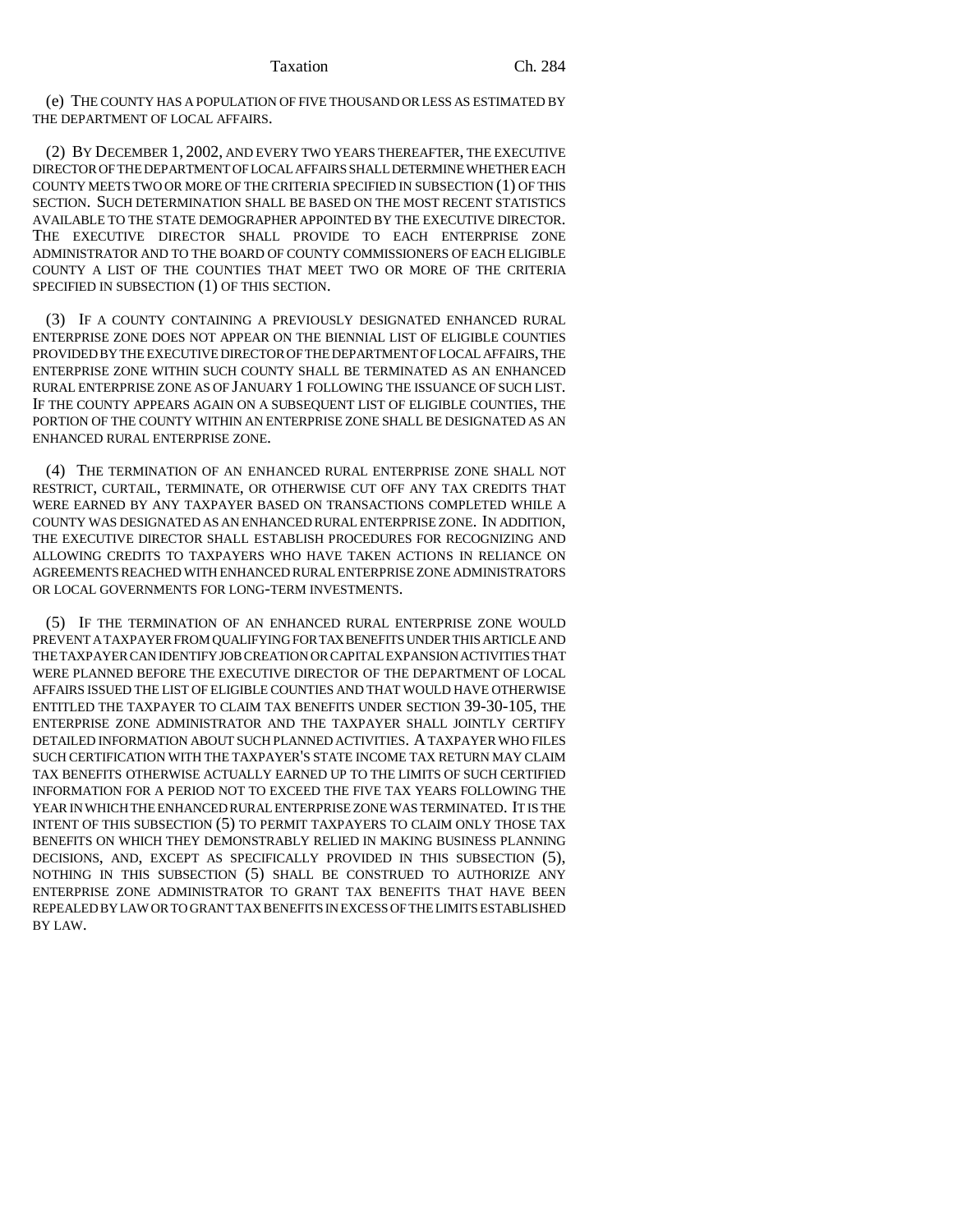**SECTION 4.** 39-30-103.5 (4), Colorado Revised Statutes, is amended, and the said 39-30-103.5 is further amended BY THE ADDITION OF A NEW SUBSECTION, to read:

**39-30-103.5. Credit against tax - contributions to enterprise zone administrators to implement economic development plans.** (3.5) FOR INCOME TAX YEARS COMMENCING ON AND AFTER JANUARY 1, 2003, MONETARY OR IN-KIND CONTRIBUTIONS TO PROMOTE NONPROFIT OR GOVERNMENT-FUNDED COMMUNITY DEVELOPMENT PROJECTS IN ENTERPRISE ZONES SHALL BE DEEMED TO BE FOR THE PURPOSE OF IMPLEMENTING THE ECONOMIC DEVELOPMENT PLAN FOR THE ENTERPRISE ZONE.

(4) In no event shall credits be allowed pursuant to this section for contributions that directly benefit the contributor or that are not directly related to job creation, job preservation, or other purposes specified in subsections  $(2)$  and  $(3)$  (2), (3), AND (3.5) of this section.

**SECTION 5.** 39-30-105 (1), (2), (3), and (5), Colorado Revised Statutes, are amended to read:

**39-30-105. Credit for new business facility employees.** (1) (a) (I) For any income tax year commencing on or after January 1, 1993, any taxpayer who establishes a new business facility in an enterprise zone, as defined in section 39-22-508.2 (3) but excluding the requirements of paragraph (b) of that subsection, shall be allowed a credit against the income tax imposed by article 22 of this title in an amount equal to five hundred dollars per income tax year for each new business facility employee, as determined under section 39-22-508.2 BUT WITHOUT REGARD TO SECTION 39-22-508.2 (3)(b) AND WITHOUT REGARD TO WHETHER THE TAX CREDIT ALLOWED BY SECTION 39-22-508.3 IS CLAIMED, who is working within the zone, prorated according to the number of months the new business facility employee was employed by the taxpayer during the income tax year. A new business facility employee whose primary duties consist of operating a commercial motor vehicle with a commercial driver's license shall be deemed to be working one hundred percent within the zone if the employee spends no more than five percent of his or her total time at any facility of the employer other than the facility within the zone.  $A$  new business facility qualifying for credit shall be allowed the credit for each subsequent tax year for each additional new business facility employee where the employee or employees exceed the maximum number employed in any prior tax year. Any credit shall be allowed for a maximum of twelve consecutive months for each new business facility employee employed by the taxpayer. Any special tax credit for new business facility employees allowed pursuant to this subsection (1) shall be in lieu of any credit that the taxpayer might otherwise obtain pursuant to section 39-22-508.3 for the same income tax year.

(II) This paragraph  $(a)$  is effective for income tax years commencing on or after January 1, 1993.

(III) FOR ANY INCOME TAX YEAR COMMENCING ON OR AFTER JANUARY 1, 2003, ANY TAXPAYER WHO ESTABLISHES A NEW BUSINESS FACILITY IN AN ENHANCED RURAL ENTERPRISE ZONE SHALL BE ALLOWED AN ADDITIONAL CREDIT AGAINST THE INCOME TAX IMPOSED BY ARTICLE 22 OF THIS TITLE IN AN AMOUNT EQUAL TO TWO THOUSAND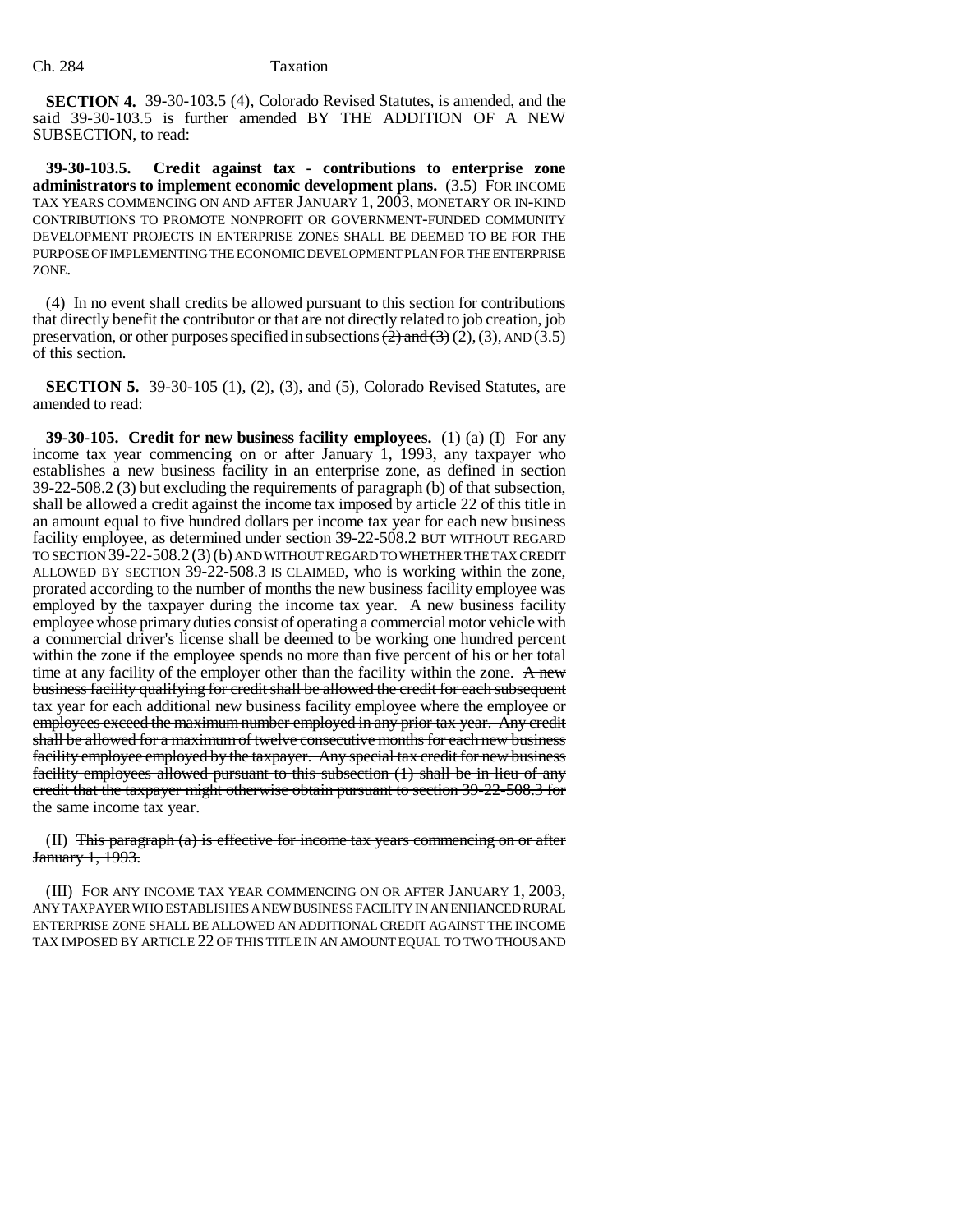### Taxation Ch. 284

DOLLARS PER INCOME TAX YEAR FOR EACH NEW BUSINESS FACILITY EMPLOYEE WHO IS WORKING WITHIN THE ENHANCED RURAL ENTERPRISE ZONE, PRORATED ACCORDING TO THE NUMBER OF MONTHS SUCH EMPLOYEE WAS EMPLOYED BY THE TAXPAYER DURING THE INCOME TAX YEAR.

(IV) A NEW BUSINESS FACILITY QUALIFYING FOR CREDIT SHALL BE ALLOWED THE CREDIT FOR EACH SUBSEQUENT TAX YEAR FOR EACH ADDITIONAL NEW BUSINESS FACILITY EMPLOYEE IN EXCESS OF THE MAXIMUM NUMBER EMPLOYED IN ANY PRIOR TAX YEAR. ANY CREDIT SHALL BE ALLOWED FOR A MAXIMUM OF TWELVE CONSECUTIVE MONTHS FOR EACH NEW BUSINESS FACILITY EMPLOYEE EMPLOYED BY THE TAXPAYER. ANY SPECIAL TAX CREDIT FOR NEW BUSINESS FACILITY EMPLOYEES ALLOWED PURSUANT TO THIS SUBSECTION (1) SHALL BE IN LIEU OF ANY CREDIT THAT THE TAXPAYER MIGHT OTHERWISE OBTAIN PURSUANT TO SECTION 39-22-508.3 FOR THE SAME INCOME TAX YEAR.

(b) In addition to the five-hundred-dollar credit available under paragraph (a) of this subsection (1), a taxpayer qualified under said paragraph (a) shall be allowed for the first two full income tax years while located in an enterprise zone a credit in an amount equal to two hundred dollars for each new business facility employee who is insured under a health insurance plan or program provided through his or her employer. To be eligible for such credit, the employer must contribute fifty percent or more of the total cost of a health insurance plan or program, and such plan or program must be in accordance with the provisions of article 8 OF THIS TITLE or part 1, 2, 3, or 4 of article 16 of title 10, C.R.S., or be a self-insurance program and include partial or complete coverage for hospital and physician services.

(2) For such new business facilities in enterprise zones OR ENHANCED RURAL ENTERPRISE ZONES, the number of new business facility employees engaged or maintained in employment at the new business facility for each taxable year for which the credit is claimed must equal or exceed one person, section 39-22-508.3 (1) notwithstanding.

(3) (a) Any taxpayer who operates a business within an enterprise zone which THAT adds value through manufacturing or processing to agricultural commodities shall be allowed in lieu of the credit under section 39-22-508.3 but in addition to the credit allowed under subsection (1) of this section, while located in such enterprise zone, a credit against the income tax imposed by article 22 of this title in an amount equal to five hundred dollars for each additional new business facility employee where such employee or employees exceed IN EXCESS OF the maximum number employed in any prior tax year.

(b) FOR ANY INCOME TAX YEAR COMMENCING ON OR AFTER JANUARY 1,2003, ANY TAXPAYER WHO OPERATES A BUSINESS WITHIN AN ENHANCED RURAL ENTERPRISE ZONE THAT ADDS VALUE THROUGH MANUFACTURING OR PROCESSING TO AGRICULTURAL COMMODITIES SHALL BE ALLOWED IN ADDITION TO THE CREDIT ALLOWED UNDER PARAGRAPH (a) OF THIS SUBSECTION (3) A CREDIT AGAINST THE INCOME TAX IMPOSED BY ARTICLE 22 OF THIS TITLE IN AN AMOUNT EQUAL TO FIVE HUNDRED DOLLARS FOR EACH ADDITIONAL NEW BUSINESS FACILITY EMPLOYEE IN EXCESS OF THE MAXIMUM NUMBER EMPLOYED IN ANY PRIOR TAX YEAR.

(5) (a) (I) For taxable years beginning on or after January 1, 1993, if the TOTAL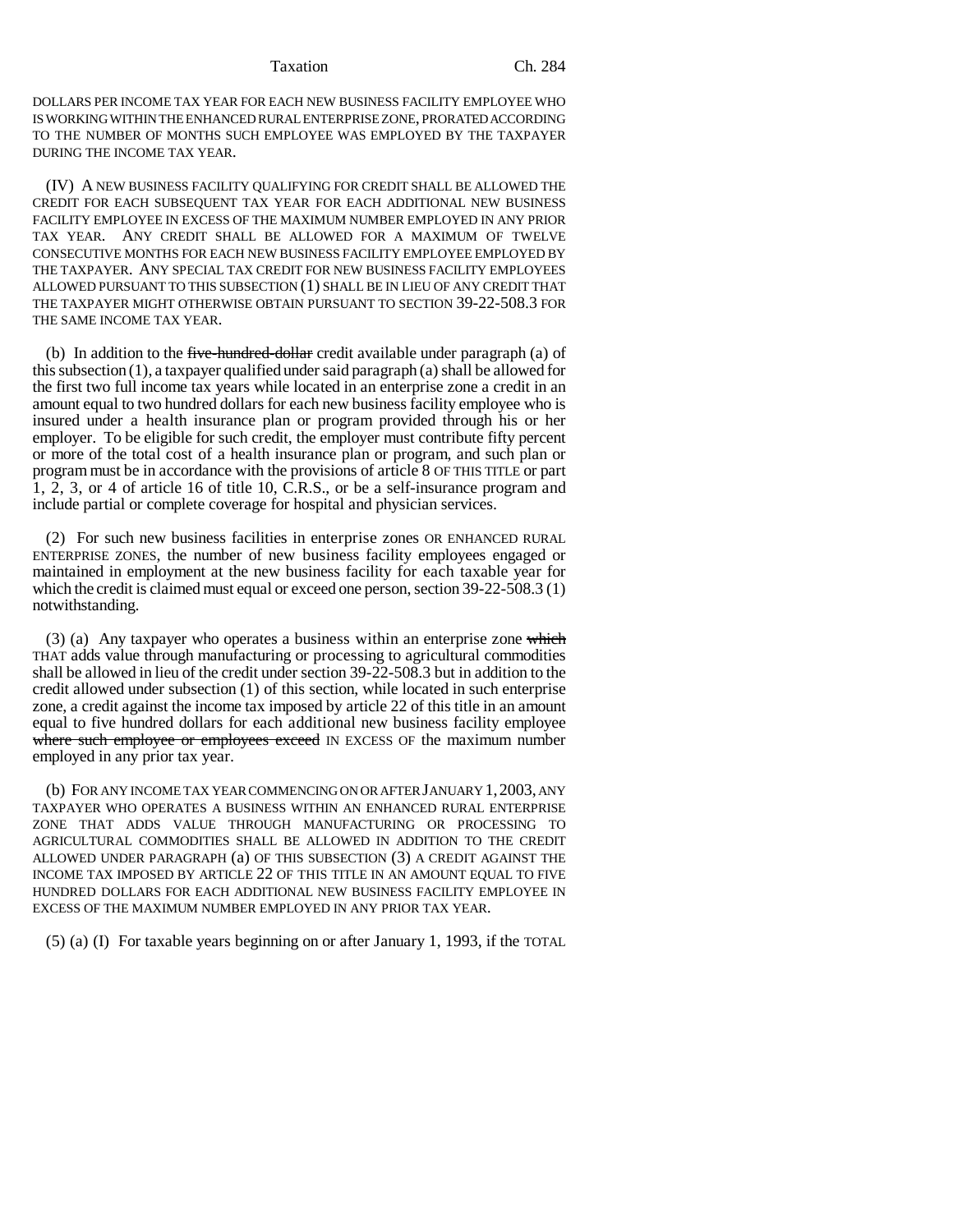### Ch. 284 Taxation

amount of the credit provided for CREDITS CLAIMED BY A TAXPAYER pursuant to the provisions of subparagraph (I) of paragraph (a) of subsection (1), SUBPARAGRAPH  $(I)$ OF paragraph (b) of subsection (1),  $\sigma$  AND PARAGRAPH (a) OF subsection (3) of this section exceeds the amount of income taxes due on the income of the taxpayer in the income tax year for which the credit is CREDITS ARE being claimed, the amount of the credit CREDITS not used as an offset against income taxes in said income tax year shall not be allowed as a refund but may be carried forward as a credit against subsequent years' tax liability for a period not exceeding five years and shall be applied first to the earliest income tax years possible. Any amount of the credit which THAT is not used during said period shall not be refundable to the taxpayer.

(II) FOR TAXABLE YEARS BEGINNING ON OR AFTER JANUARY 1, 2003, IF THE TOTAL AMOUNT OF CREDITS CLAIMED BY A TAXPAYER PURSUANT TO SUBPARAGRAPH (III) OF PARAGRAPH (a) OF SUBSECTION (1) OF THIS SECTION, SUBPARAGRAPH (II) OF PARAGRAPH (b) OF SUBSECTION (1) OF THIS SECTION, AND PARAGRAPH (b) OF SUBSECTION (3) OF THIS SECTION EXCEEDS THE AMOUNT OF INCOME TAXES DUE ON THE INCOME OF THE TAXPAYER IN THE INCOME TAX YEAR FOR WHICH THE CREDITS ARE BEING CLAIMED, THE AMOUNT OF CREDITS NOT USED AS AN OFFSET AGAINST INCOME TAXES IN SAID INCOME TAX YEAR SHALL NOT BE ALLOWED AS A REFUND BUT MAY BE CARRIED FORWARD AS A CREDIT AGAINST SUBSEQUENT YEARS' TAX LIABILITY FOR A PERIOD NOT EXCEEDING SEVEN YEARS AND SHALL BE APPLIED FIRST TO THE EARLIEST INCOME TAX YEARS POSSIBLE. ANY AMOUNT OF THE CREDIT WHICH IS NOT USED DURING SAID PERIOD SHALL NOT BE REFUNDABLE TO THE TAXPAYER.

(b) (I) SUBPARAGRAPH (I) OF PARAGRAPH (a) OF this subsection (5) is effective for income tax years commencing on or after January 1, 1993; except that application of SUBPARAGRAPH (I) OF PARAGRAPH (a) OF this subsection (5) to the credit described in SUBPARAGRAPH (I) OF paragraph (b) of subsection (1) of this section shall be effective for income tax years commencing on or after January 1, 1996.

(II) SUBPARAGRAPH (II) OF PARAGRAPH (a) OF THIS SUBSECTION (5) IS EFFECTIVE FOR INCOME TAX YEARS COMMENCING ON OR AFTER JANUARY 1, 2003.

(c) FOR PURPOSES OF THIS SECTION, A PARTNERSHIP, S CORPORATION, LIMITED LIABILITY COMPANY, OR OTHER ENTITY ELECTING NOT TO BE TAXED AS A CORPORATION MAY PASS THROUGH THE CREDITS EARNED UNDER THIS SECTION IN ANY TAX YEAR TO ITS PARTICIPATING PARTNERS, SHAREHOLDERS, OR MEMBERS, HEREINAFTER REFERRED TO AS THE "INVESTORS" OF THE ENTITY, IN ANY PERCENTAGE THE ENTITY CHOOSES, UP TO THE AMOUNT OF THE CREDIT EARNED IN THE TAX YEAR. CREDITS EARNED BUT UNCLAIMED IN A TAX YEAR FOR WHICH THE ENTITY ELECTS TO BE TAXED AS A CORPORATION MAY NOT BE DISTRIBUTED TO INVESTORS IN A LATER TAX YEAR FOR WHICH THE ENTITY ELECTS NOT TO BE TAXED AS A CORPORATION. IN ANY TAX YEAR FOR WHICH THE ENTITY ELECTS NOT TO BE TAXED AS A CORPORATION, ALL CREDITS PASSED THROUGH TO INVESTORS MAY BE CARRIED FORWARD AT THE INVESTOR LEVEL FOR THE CARRYOVER PERIODS SPECIFIED IN THIS SECTION. FOR PURPOSES OF THIS SECTION, A TAXPAYER MAY ONLY CLAIM THE NEW BUSINESS FACILITY EMPLOYEE CREDIT FOR EMPLOYEES FOR WHOM THE TAXPAYER WITHHOLDS SOCIAL SECURITY, MEDICARE, AND INCOME TAXES UNDER THE TAXPAYER'S OWN FEDERAL AND STATE TAXPAYER IDENTIFICATION NUMBERS. WHERE AN EMPLOYEE LEASING COMPANY EMPLOYS AND WITHHOLDS TAXES FOR AN INDIVIDUAL WHO QUALIFIES AS A NEW BUSINESS FACILITY EMPLOYEE, ONLY THE EMPLOYEE LEASING